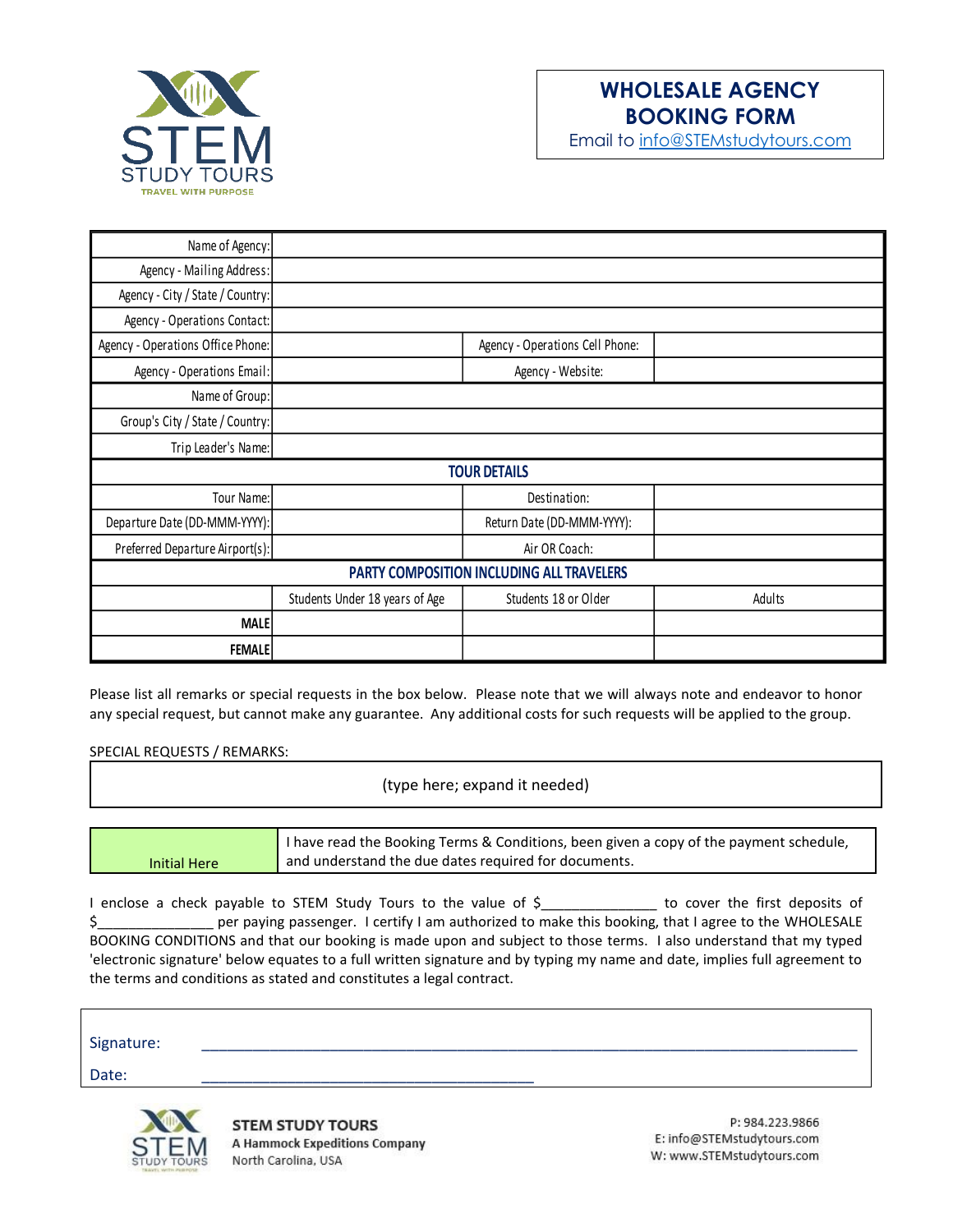## WHOLESALE BOOKING TERMS & CONDITIONS

Below are our Terms & Conditions for industry operators. These are being provided to you not only for your use, but so you can inform your passengers.

- A. **TO MAKE A BOOKING:** All bookings are made with STEM Study Tours, hereafter referred to as 'the Company'. (i) No contract exists until the Company has received and acknowledged the signed Booking Form and the initial deposit required. The acknowledgement will take the form of a confirmation accepting your booking and acknowledging receipt of first deposits; and it is then that a binding agreement will exist between us. It is in both your and the Company's interests that you carefully study the contents of the booking conditions as your signature on the Booking Form represents an acceptance of the contract as therein detailed. (ii) Governing Law: This Agreement shall be governed by and construed in accordance with the laws of the State of North Carolina.
- B. **PAYMENT:** (i) To secure your booking, the Company must receive your deposits as follows: Deposits: First deposit for wholesale groups of \$200 USD per paying passenger and the signed Booking Form, followed by a second deposit of \$200 USD per paying passenger due within 60 days of the first deposit. If from time to time airlines or other suppliers require immediate payment and/or deposits to secure available seats/rooms for your group, it may be necessary to require further deposits from the group. Exact amounts will be discussed with the Buying Agency. (ii) All deposits paid are non-refundable except in the circumstances detailed in Paragraph E (ii) below. (iii) We require final details of your party 14 weeks before departure so that your invoice can be sent 13 weeks before departure. The full amount outstanding must be paid within 12 weeks of departure, in order that your itinerary/confirmations may be sent to you approximately 2 weeks before your scheduled date of departure. (iv) If any payments are not received on the due date, the Company reserves the right, at any subsequent time before departure, to cancel the booking and retain all deposits paid and/or to levy penalty charges of \$10 per person per 7-day period or part thereof by which the payment is delayed.
- C. **PRICES:** If monetary exchange rates are necessary, they will be quoted on the current rate as of the day the Booking Form was returned. Prices quoted that include air requirements are based upon fair-market assumptions of flight rates. After receipt of your first deposits, the Company will engage in cost negotiation. If costs exceed what has been included as a fair-cost assumption, the Company reserves the right to increase the quote to meet the additional fees. At this time, you have the right to authorize the Company to proceed with the increased fees included, to cancel within 7-days with no penalty and all payments returned, or to elect to change your package and receive a quote on different elements included. The Company guarantees that once you have booked your package and all rates have been confirmed, the price will not be changed, except in the event that you make changes to your tour, to the numbers traveling or the composition of your party, or to any specific requirements thereof, or in the circumstances described as: Changes in transportation costs, including the cost of fuel, dues, taxes or fees chargeable for services such as landing taxes or embarkation or disembarkation fees at ports and airports, or changes in the exchange rate applied to your tour, which mean that the price of your travel arrangements may change after you have booked. However there will be no change within 30 days of your departure. **Please be advised that as a general assumption, fees quoted do not include airline baggage fees for groups including flights in their package.** Once your airline has been confirmed, the Company will advise if additional fees will be required for baggage. Any/all baggage fees will be required to be paid independently upon checking in at the airport. Baggage fees will be required for outbound as well as inbound legs of your journey.
- D. **CANCELLATIONS & AMENDMENTS:** The Company is required to pay all suppliers well in advance of your tour date. All suppliers have their own cancellation policies, which apply to your booking. Should a cancellation become necessary, please inform the Company immediately in writing and request a written confirmation of your cancellation. Upon receipt, the Company will follow industry procedures for any applicable refunds as outlined in the supplier's terms and subject to their review. If you are entitled to a refund, please note that the supplier is responsible for this refund, not the Company. Generally, flight tickets, hotel reservation and other items provided for the travel cannot be refunded if they are partially used. We are not responsible for a supplier's failure to pay a refund. (i) Any cancellations or amendments should be advised to the Company as soon as possible. A cancellation



**STEM STUDY TOURS A Hammock Expeditions Company** North Carolina, USA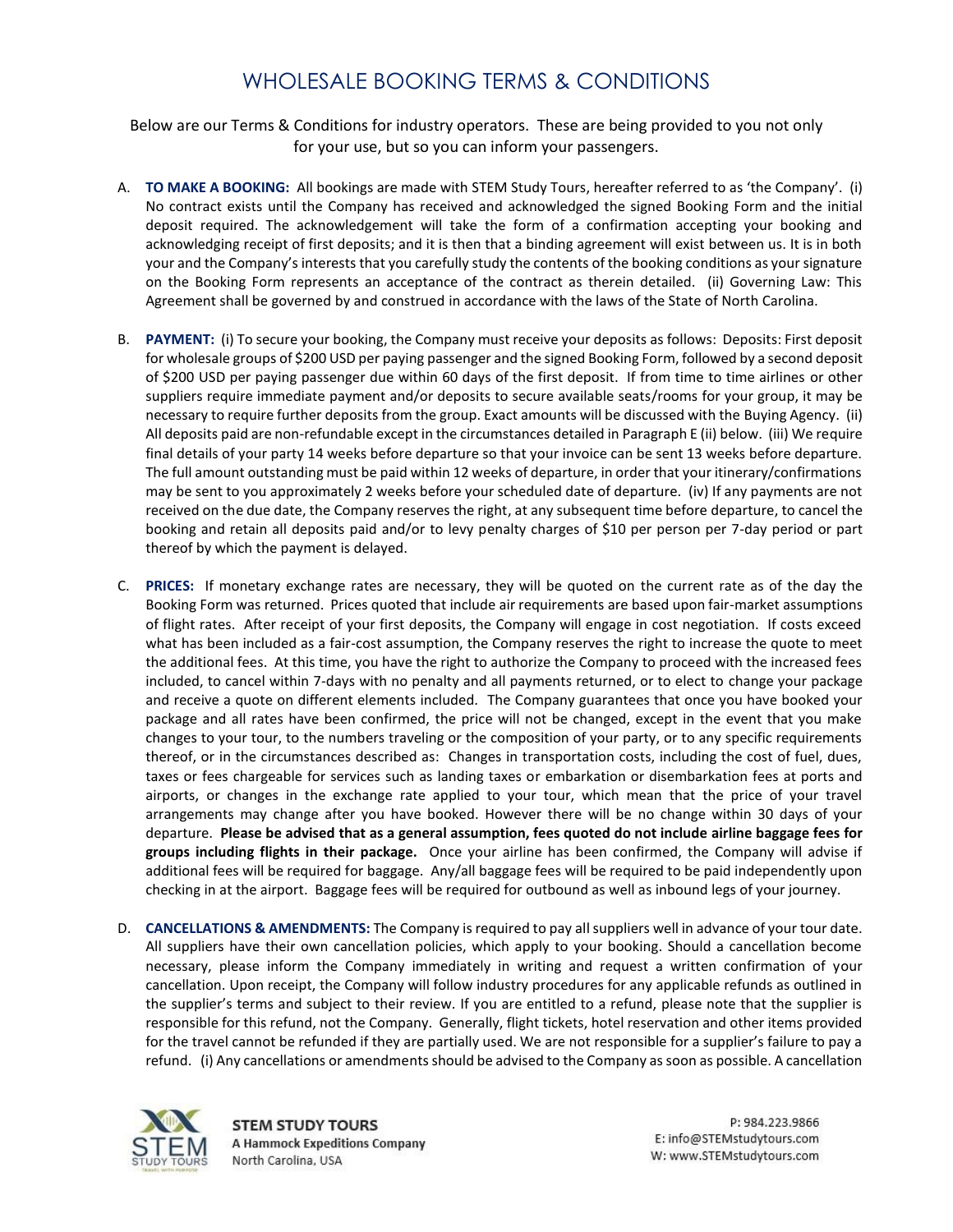is effective only when received in writing by the Company from the person signing the Booking Form. In addition to the terms of our Suppliers, the following scale of cancellation charges will apply:

Period before scheduled departure within which written notification of the cancellation is received by the company:

After payment of 1st Deposit until 42 days after receipt of 1st deposit: CANCELLATION FEE: First Deposit of \$300 per paying passenger

Between 42 days and 84 days after receipt of 1st deposit: CANCELLATION FEE: First and Second Deposits of \$600 per paying passenger

Between 84 days after receipt of 1st deposit until 70 days before departure: CANCELLATION FEE: 50% of the total invoiced price of tour

70 Days until 21 days before departure: CANCELLATION FEE: 75% of the total invoiced price of tour

21 Days before departure until departure day: CANCELLATION FEE: 100% of the total invoiced price of tour.

Note: Groups should be able to claim on their travel protection policy if your cancellation falls within the terms of the policy. For this reason we strongly recommend 'Cancel for Any Reason' travel protection.

Other Fees: (ii) Once your Passenger Information Booklet has been returned 14 weeks before departure, any amendments or substitutions that take place after this date will be subject to an administrative fee of \$25 per amendment. (iii) Substitution of party members is permitted up to 90 days prior to departure without incurring cancellation charges, although any charges levied by airlines in respect of amendments or ticket re-issues will be passed on. After this date any alteration will be treated as a new booking and charges will be levied as given in the schedule above.

- E. **IF THERE IS A CHANGE OF PLAN:** (i) The arrangements in published brochures/website/printed materials are made many months in advance and changes are sometimes unavoidable. Most of these changes (such as changes of flight options, coach pick-up times, routings, schedules, aircraft or coach types, or airports) are minor, but where they are significant, the Company will notify you as soon as is reasonably possible before your departure. A significant change is one that involves changing your departure date or destination, or reducing the quality of your main hotel. In the event of a 'significant change' you may decide to: (a) Continue with the booking as amended, or (b) Accept an alternative which the Company may offer to you, or (c) Cancel your booking. (ii) In certain circumstances, excepting a force majeure event, the Company may have to cancel your booking and if this should occur it would return to you all the money you have paid to it, or offer you a suitable alternative. However, it will not cancel your tour after the date when payment of the balance becomes due unless: 1) You have not paid in full, or 2) Your visit is cancelled by reason of unusual and unforeseeable circumstances beyond our control, the consequences of which could not have been avoided even if all due care had been exercised. In these cases, no compensation payments or refunds of any kind will be made.
- F. **FORCE MAJEURE:** We cannot accept liability, provide any refund, or pay any compensation where the performance or prompt performance of our contractual obligations is prevented or affected, or you otherwise suffer any loss, injury, death, inconvenience or damage as a result of circumstances amounting to "force majeure". "Force majeure" means any event or circumstances which we or the supplier of the services in question could not foresee or avoid. Such events and circumstances may include, acts of God, actual or threatened, war, insurrection, riots, strikes, civil action, decisions by governments or governing authority, technical or maintenance problems with transport, changes of schedules or operational decisions of air carriers, terrorist activity or the threat thereof, industrial action, natural or nuclear activity, epidemic, pandemic, illness, physical injury, quarantine, medical or customs or immigration regulation, delay, or cancellation, adverse weather conditions, fire and all similar events outside our control.
- G. **THE COMPANY'S RESPONSIBILITY:** The Company, and its employees, shareholders, agents, and representatives use third party suppliers to arrange tours, transportation, sightseeing, lodging, and all other services related to this tour. The Company is an independent contractor and is not an employee, agent, or representative of any of these suppliers. The Company does not own, manage, operate, supervise, or control any transportation, vehicle, airplane, hotel or restaurants, or any other entity that supplies services related to your tour. All suppliers are independent contractors, and are not agents or employees or representatives of The Company. All tickets, receipts,

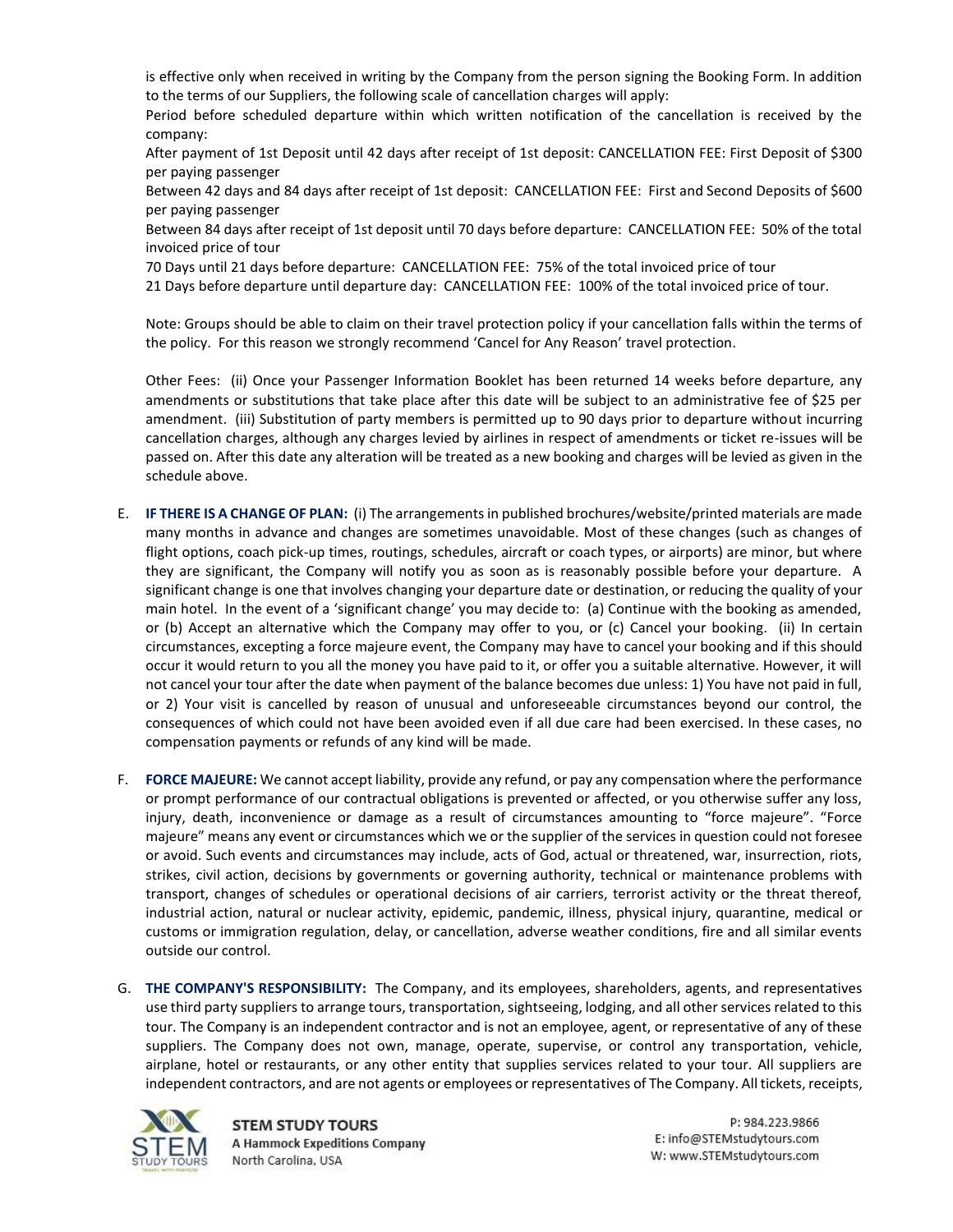coupons, and vouchers are issued subject to the terms and conditions specified by each supplier, and by accepting the coupons, vouchers, and tickets, or utilizing the services, all customers agree that neither The Company, nor its employees, agents, or representatives are or may be responsible nor accept liability for death, bodily injury or illness or damage to any tour participant or their belongings, or otherwise, in connection with any service supplied or not supplied resulting directly or indirectly from any occurrence beyond the control of the Company. The Company assumes no responsibility or liability for any delay, change in schedule, loss, injury or damage or loss of any participant that may result from any act or omission on the part of others; and the Company shall be relieved of any obligations under these terms and conditions, in the event of any strike, labor dispute, act of God, or of government, fire, war, whether declared or not, terrorism, insurrection, riot, theft, pilferage, epidemic, illness, physical injury, quarantine, medical or customs or immigration regulation, delay, or cancellation. The Company accepts no responsibility for lost or stolen items. The Company reserves the right to refuse any participant or potential participant at its sole discretion. Should any member of your party have the misfortune to suffer illness, injury or death arising from an activity which does not form part of the arrangement made by the Company, the Company shall assume no responsibility. Resort Development: There are many resort destinations where development is in progress and therefore there may be building work taking pace in the vicinity of your package accommodation. The Company cannot advise you in advance of all development work taking place in your destination, however should it become aware of work taking place that will create noise or other inconvenience and in its opinion will adversely affect the overall enjoyment of your package, it will pass such information to you. Peak Package Period: All members of your party should be aware that at certain peak holiday periods, hotel destination facilities are heavily utilized and it may, on occasion, be necessary to wait longer than normal to use such facilities. If Traveling Abroad: The Company makes every effort to ensure your package meets your expectations and feels it important to make you aware that the general standards of hygiene, safety, public services and local amenities in countries abroad may differ from those offered in North America. It is recommended that you check with your doctor which inoculations are considered necessary for specific areas. We recommend that all passengers traveling carry a copy of their travel protection plan.

- H. **WHAT HAPPENS TO COMPLAINTS:** If your group has any complaint about their activities while on tour, they are required to bring it to the attention of the relevant supplier in the first instance, and then to your destination ambassador who will make every effort to achieve a satisfactory solution. If this is not possible, you should contact our 24 Hour emergency service whose details will have been provided to you with your final documents. You should then write in upon your return (within 28 days) detailing your complaint. The Company undertakes to acknowledge any written complaint within 14 days of receipt and to write to you in full within 28 days or to explain any delay. In any event you will receive a full reply within a maximum of 56 days. The Company would expect to agree an amicable settlement of the few complaints it might receive.
- I. **BOOKING AGENCY'S OPERATIONS RESPONSIBILITIES:** In signing the Booking Form, you and your agency accept responsibility for the good conduct of all participants during the tour and warrant that at least one responsible adult will be on active duty at all times to ensure that all participants behave well. Furthermore it is the Booking Agency's responsibility specifically to pass on copies of the SST Booiking Conditions as well as our Code of Conduct and to ensure that their clients and individual party members ensure that: (i) No participant under 21 years of age consumes alcoholic drinks. (ii) All local laws relating to the consumption of alcohol are at all times obeyed by participants. (iii) No participant consumes alcohol to excess. No participant smokes in a hotel bedroom (or in apartments) or in any other way causes a fire hazard. (iv) Participants act in a responsible fashion during the tour and do not behave in a way likely to cause damage to property or damage or offence to other people.
- J. **ADVERTISING:** (i) Great care has been taken in the printing and production of published online product overviews to give you an accurate picture of the facilities available. If any change the Company believes will materially affect groups' enjoyment becomes apparent in any of these descriptions, it will advise each Tour Leader. There are naturally circumstances beyond its control such as festivals, local holidays, maintenance, and adverse weather conditions for which it cannot accept responsibility and for which no refund will be made. The facilities are shown in good faith and it must be appreciated that some entertainments may be restricted.
- K. **ADULT PARTY MEMBERS OF STUDENT GROUPS:** Student prices when quoted are valid and applicable for those up to 18 years of age and in full-time education at the time of travel. An adult supplement is applicable for clients



**STEM STUDY TOURS A Hammock Expeditions Company** North Carolina, USA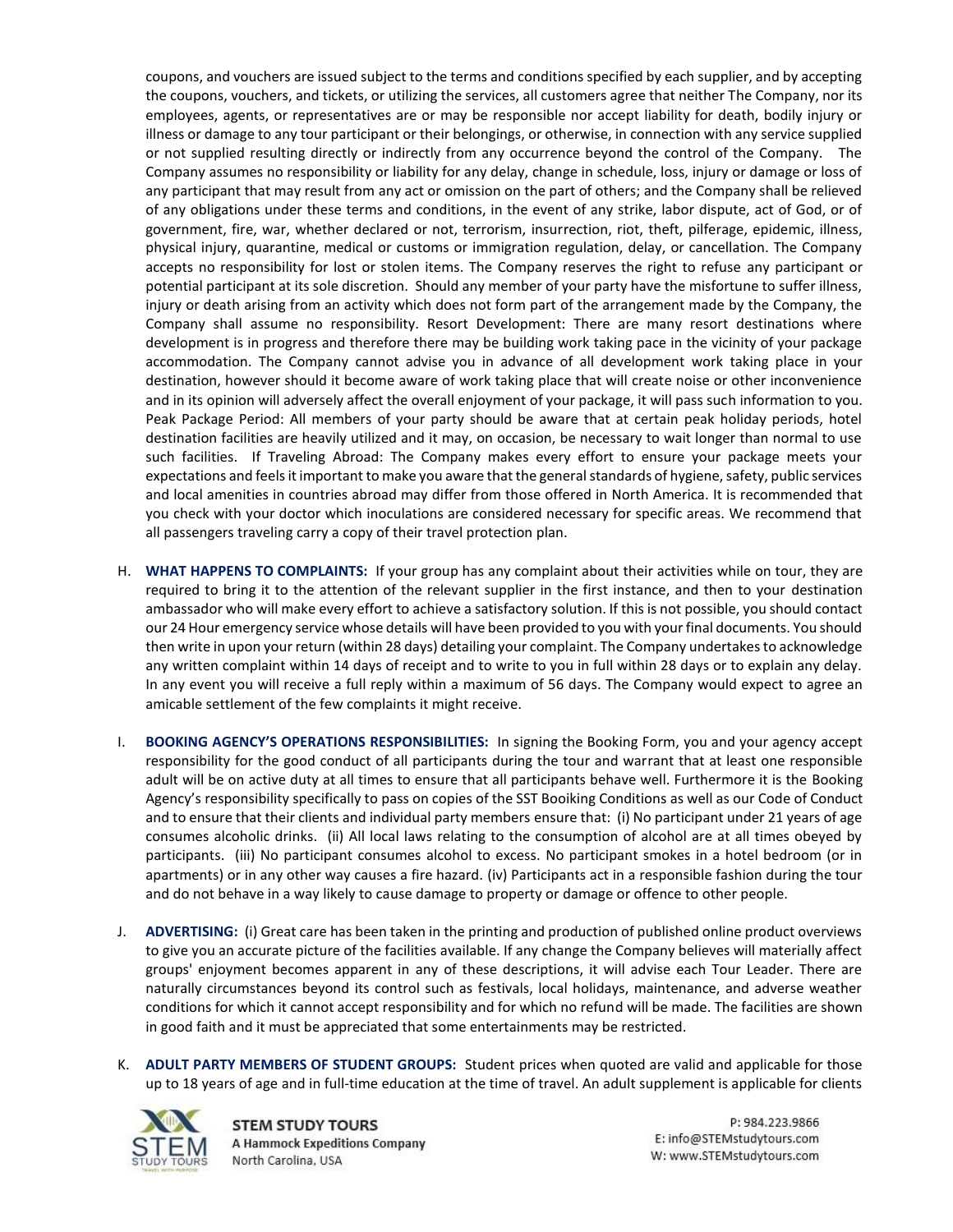who are 18 years and over at the time of travel. Should the party comprise more than 15% adults then the tour price for all members will need to be re-costed. If adults in excess of the free place ratio accompany the group, a supplementary charge is payable above the juvenile price of the tour.

- L. **MANDATORY TRAVEL PROTECTION PLAN:** Please be advised that all groups traveling are required to have a travel protection plan to protect against unforeseen circumstances such as flight delays and/or cancellations, road incidents causing delays, injury and illnesses, and other factors. All groups are required to carry a travel protection plan. You may feel free to use your own independent carrier, or if you would prefer, we are happy to refer you to a carrier that specializes in group travel. **Either way, please understand that we will require a copy of the key pages of your group policy showing coverage prior to travel**. The Company is not qualified to answer technical questions about the benefits, exclusions, and conditions of travel protection plans. The Company cannot evaluate the adequacy of the prospective insured's existing insurance coverage. If you have any questions about travel protection, call your insurer or insurance agent or broker. **We strongly recommend a travel protection plan is purchased at the time of trip sale to protect against any cancellations which might incur.** We also very strongly recommend you purchase a single group policy rather than individual policies to avoid stressful situations in case of need. Group travel insurance should include travel **AND** medical components. We suggest a **"Cancel For Any Reason"** policy is purchased to protect your group members against possible loss due to unforeseen circumstances. Declining travel protection plan coverage is not an option. Failing to purchase adequate insurance could result in the loss of your group's travel cost and/or require more money to correct the situation. You also acknowledge that without this coverage, there may be no way to recoup any losses, costs or expenses incurred. If for any reason a group elects to travel without adequate coverage, we will not be liable for any of your/their losses howsoever arising, for which trip protection plan coverage would otherwise have been available.
- M. **PARTICIPANTS WITH DISABILITIES AND SPECIAL DIETARY REQUIREMENTS:** Participants with disabilities are welcome and must always be accompanied by a companion capable of providing all required and needed assistance and must not require special assistance from the Company or its suppliers. Booking Agencies must notify the Company of participants with disabilities in writing when booking the package and of the identity of the participants non-discounted, travel companion who will be responsible for providing all necessary assistance. Booking Agencies should notify the Company if ADA accessible accommodations are needed. The Company will make all reasonable efforts to accommodate this request, but cannot be responsible if ADA accommodations are not available. Any accommodations provided will be at the sole expense of the participant requiring the accommodation. For safety and liability reasons, the Company and its representatives cannot be responsible for directly accommodating any food allergies, or dietary requirements and restrictions, and is not responsible for any issues or problems associated with the same. All scenarios and special dietary requests regarding food and drink, including allergies, or dietary requirements and restrictions, are the sole responsibility of the participant. Booking Agencies should advise the Company upon booking of any participants with special dietary requirements. While most meal establishments can offer general options, the Company cannot guarantee that options will be available. Just in case, the Booking Agency should advise any participant with special dietary requirements to pack extra food/snacks if accommodations cannot be met. **Should a participant have special dietary requirements, that participant shall be solely responsible for any additional expense to their meal plan**.
- N. **ASSUMPTION OF RISK:** By signing this Booking Form, the Booking Agency confirms that they have made their client/group/school aware of all terms and conditions mandated and shown in our Assumption of Risk Statement, this Booking Form, our Code of Conduct form, and have sent copies of same to the responsioble party in their group to share with the entire group and all members. This statement may be found on our website, or upoin request, we are happy to send a copy via email. Please be aware that the Assumption of Risk agreement is required to be read and agreed to by all group participants, and if they are under 18 years of age, by the legal parent or guardian. For the safety of our guests, the Company reserves the right to request health information prior to travel and to exclude any participants it deems unfit for travel at its sole discretion.
- O. **SEVERABILITY:** If any provision of this Agreement shall be held illegal, invalid, or unenforceable, the remaining portions shall remain in full force and effect.



**STEM STUDY TOURS A Hammock Expeditions Company** North Carolina, USA